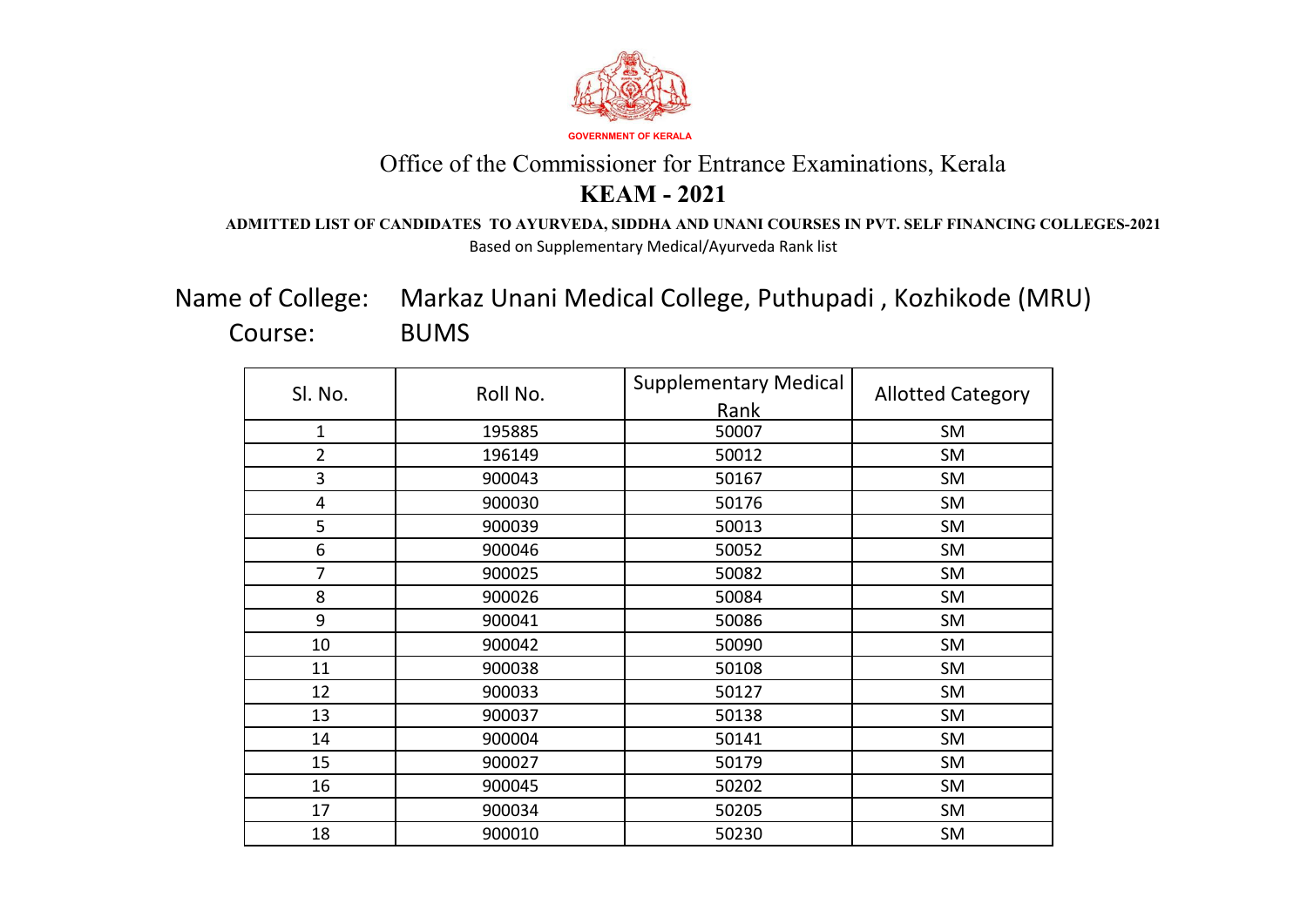

#### **ADMITTED LIST OF CANDIDATES TO AYURVEDA, SIDDHA AND UNANI COURSES IN PVT. SELF FINANCING COLLEGES-2021** Based on Supplementary Medical/Ayurveda Rank list

Course: BSMS Name of College: Santhigiri Sidha College, Koliacode, Thiruvananthapuram. (SGS)

| Sl. No. | Roll No. | Supplementary<br><b>Medical Rank</b> | <b>Allotted Category</b> |
|---------|----------|--------------------------------------|--------------------------|
|         | 144917   | 50171                                | AM                       |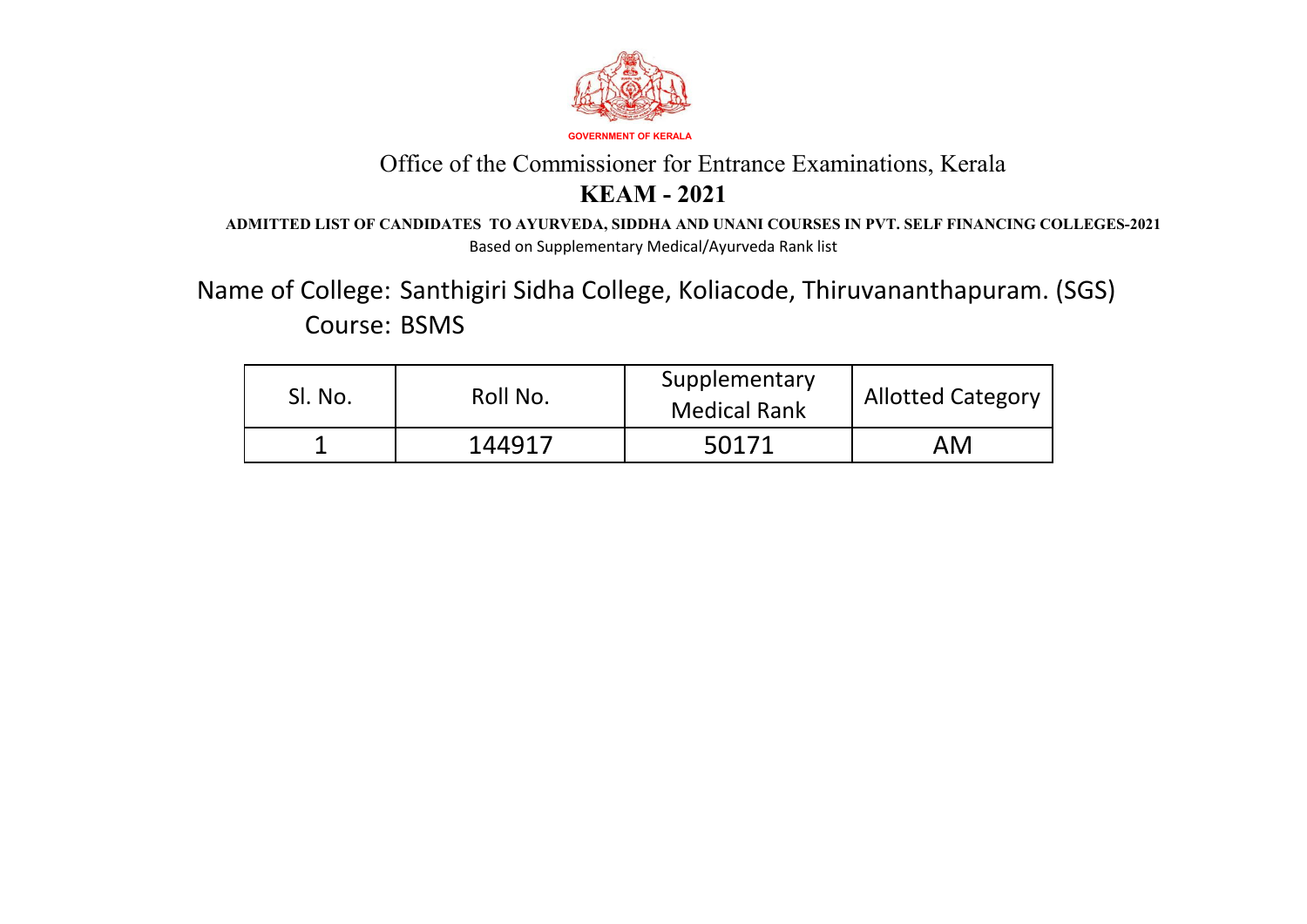

#### **ADMITTED LIST OF CANDIDATES TO AYURVEDA, SIDDHA AND UNANI COURSES IN PVT. SELF FINANCING COLLEGES-2021** Based on Supplementary Medical/Ayurveda Rank list

# Name of College: KMCT Ayurveda College, Kozhikode. (KMA) Course: BAMS

| SI. No. | Roll No. | Supplementary<br>Ayurveda Rank | Allotted<br>Category |
|---------|----------|--------------------------------|----------------------|
|         | 900016   | 50177                          | <b>SM</b>            |
|         | 900023   | 50205                          | <b>SM</b>            |
| ⌒       | 900024   | 50269                          | <b>SM</b>            |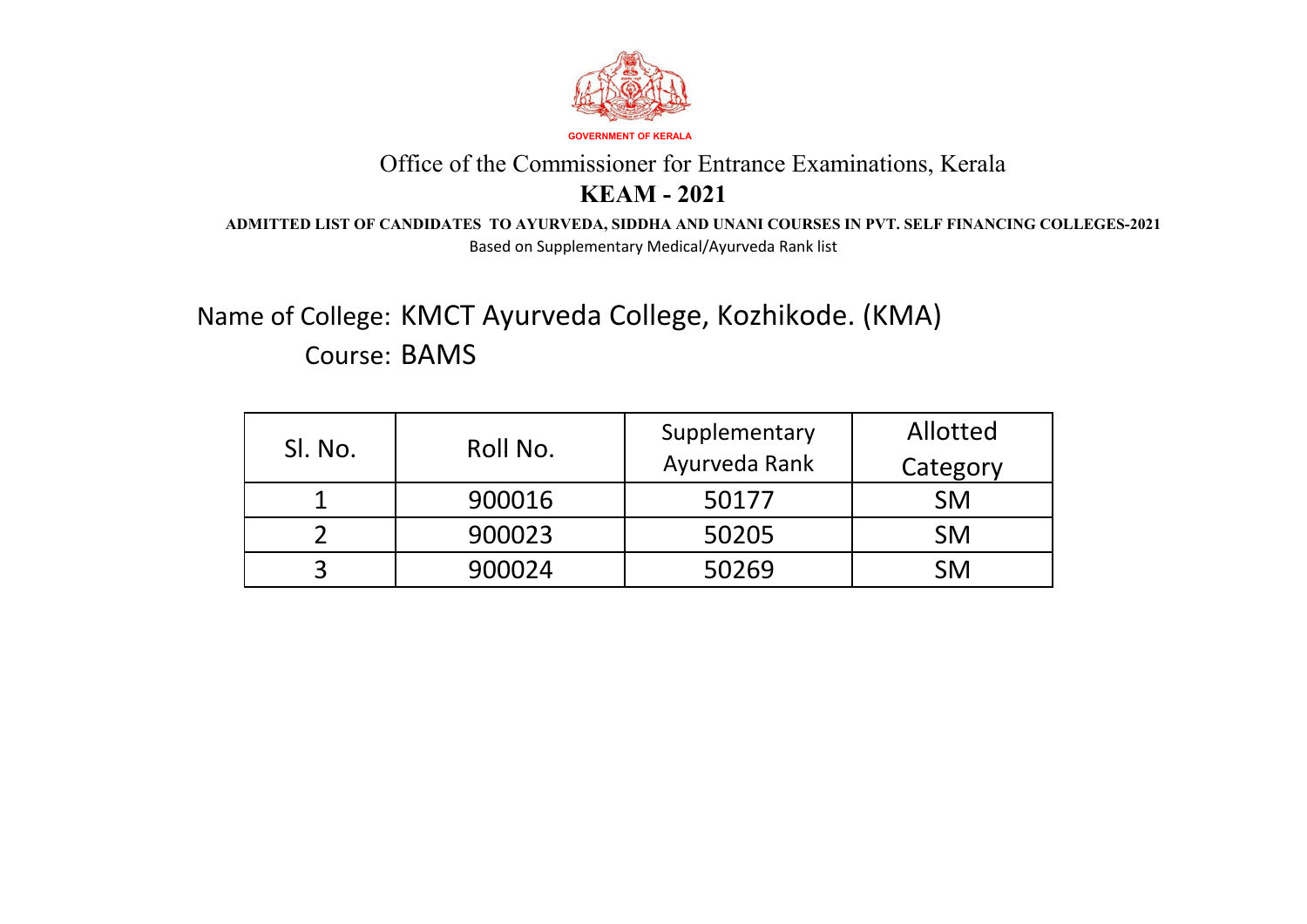

#### **ADMITTED LIST OF CANDIDATES TO AYURVEDA, SIDDHA AND UNANI COURSES IN PVT. SELF FINANCING COLLEGES-2021** Based on Supplementary Medical/Ayurveda Rank list

Mannam Ayurveda Co-operative Medical College, Pandalam. (MAM) BAMS Name of College: Course:

| SI. No. | Roll No. | Supplementary<br>Ayurveda Rank | <b>Allotted Category</b> |
|---------|----------|--------------------------------|--------------------------|
| ┻       | 303726   | 50260                          | SM                       |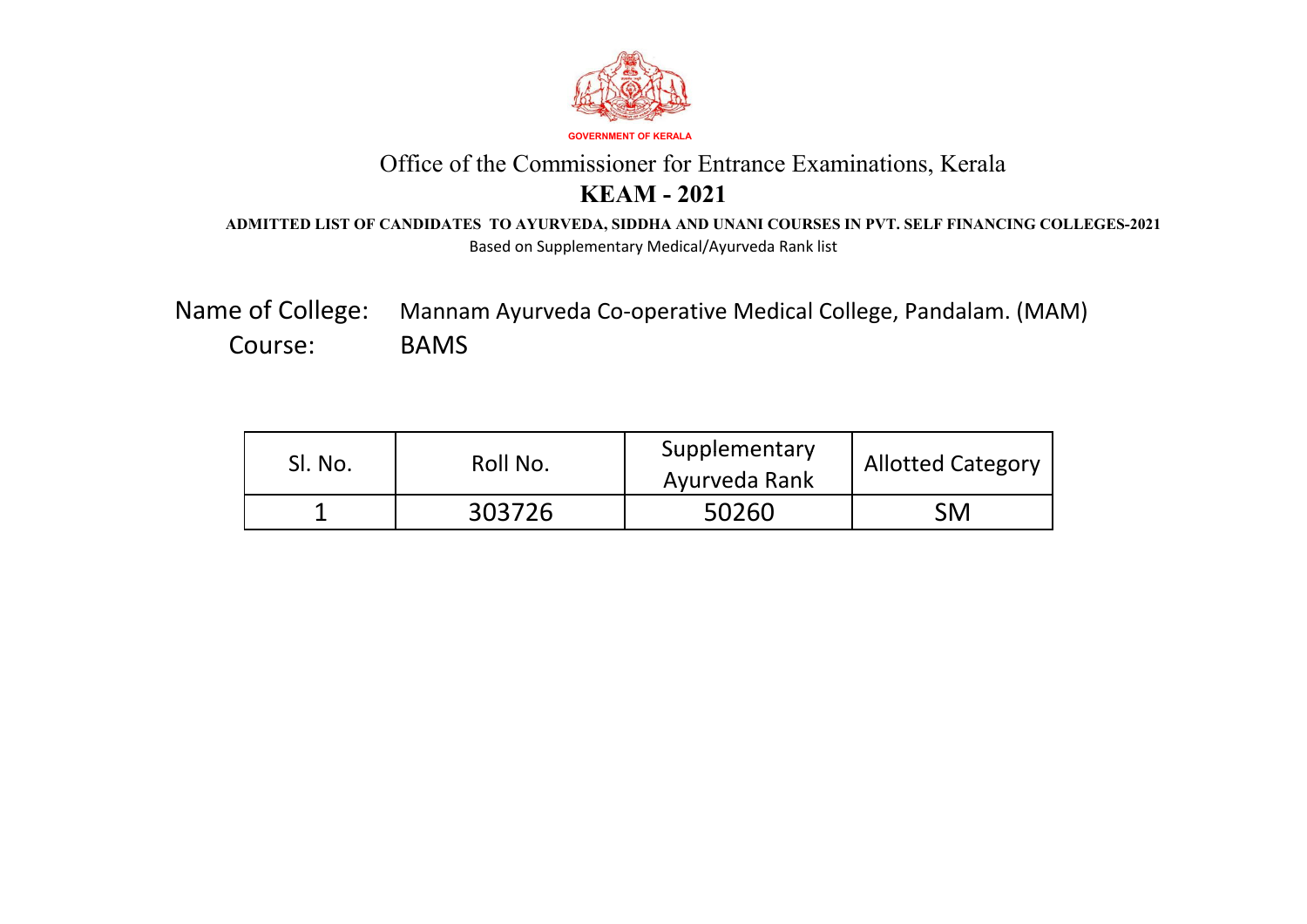

#### **ADMITTED LIST OF CANDIDATES TO AYURVEDA, SIDDHA AND UNANI COURSES IN PVT. SELF FINANCING COLLEGES-2021** Based on Supplementary Medical/Ayurveda Rank list

Name of College: PNNM Ayurveda Medical College, Shornur. (PNA) Course: BAMS

| SI. No. | Roll No. | Supplementary<br>Ayurveda Rank | Allotted<br>Category |
|---------|----------|--------------------------------|----------------------|
| ┻       | 900060   | 50010                          | SM                   |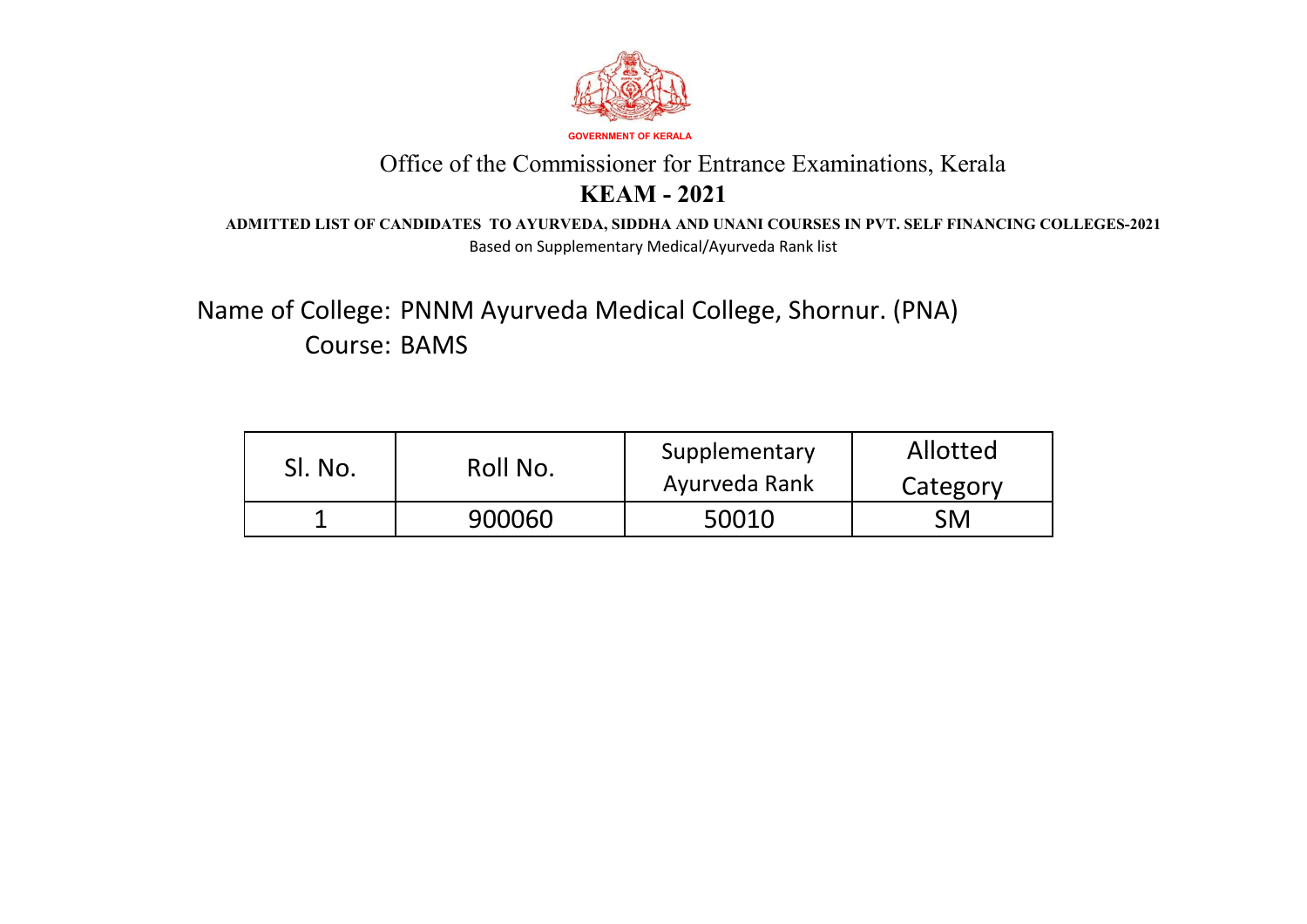

#### **ADMITTED LIST OF CANDIDATES TO AYURVEDA, SIDDHA AND UNANI COURSES IN PVT. SELF FINANCING COLLEGES-2021** Based on Supplementary Medical/Ayurveda Rank list

Name of College: MVR Ayurveda Medical College, Parassinikkadavu, Kannur (PRK) Course: BAMS

| SI. No. | Roll No. | Supplementary<br>Ayurveda Rank | <b>Allotted Category</b> |
|---------|----------|--------------------------------|--------------------------|
|         | 203470   | 50036                          | <b>SM</b>                |
|         | 310596   | 50193                          | <b>SM</b>                |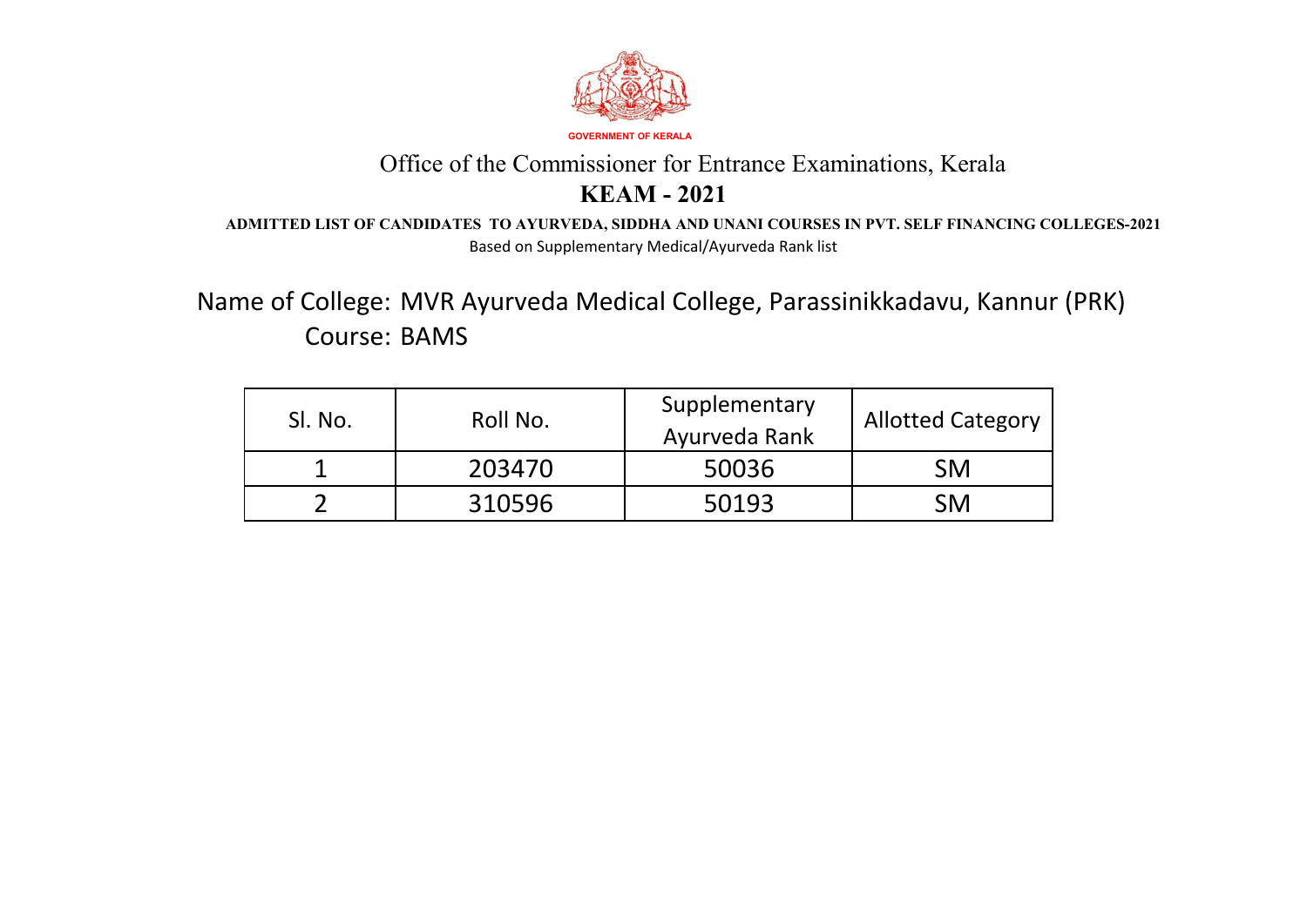

#### **ADMITTED LIST OF CANDIDATES TO AYURVEDA, SIDDHA AND UNANI COURSES IN PVT. SELF FINANCING COLLEGES-2021** Based on Supplementary Medical/Ayurveda Rank list

Name of College: Santhigiri Ayurveda Medical College, Palakkad. (SGA) Course: BAMS

| SI. No. | Roll No. | Supplementary<br>Ayurveda Rank | <b>Allotted Category</b> |
|---------|----------|--------------------------------|--------------------------|
|         | 196183   | 50091                          | <b>SM</b>                |
|         | 330990   | 50168                          | <b>SM</b>                |
|         | 316590   | 50199                          | <b>SM</b>                |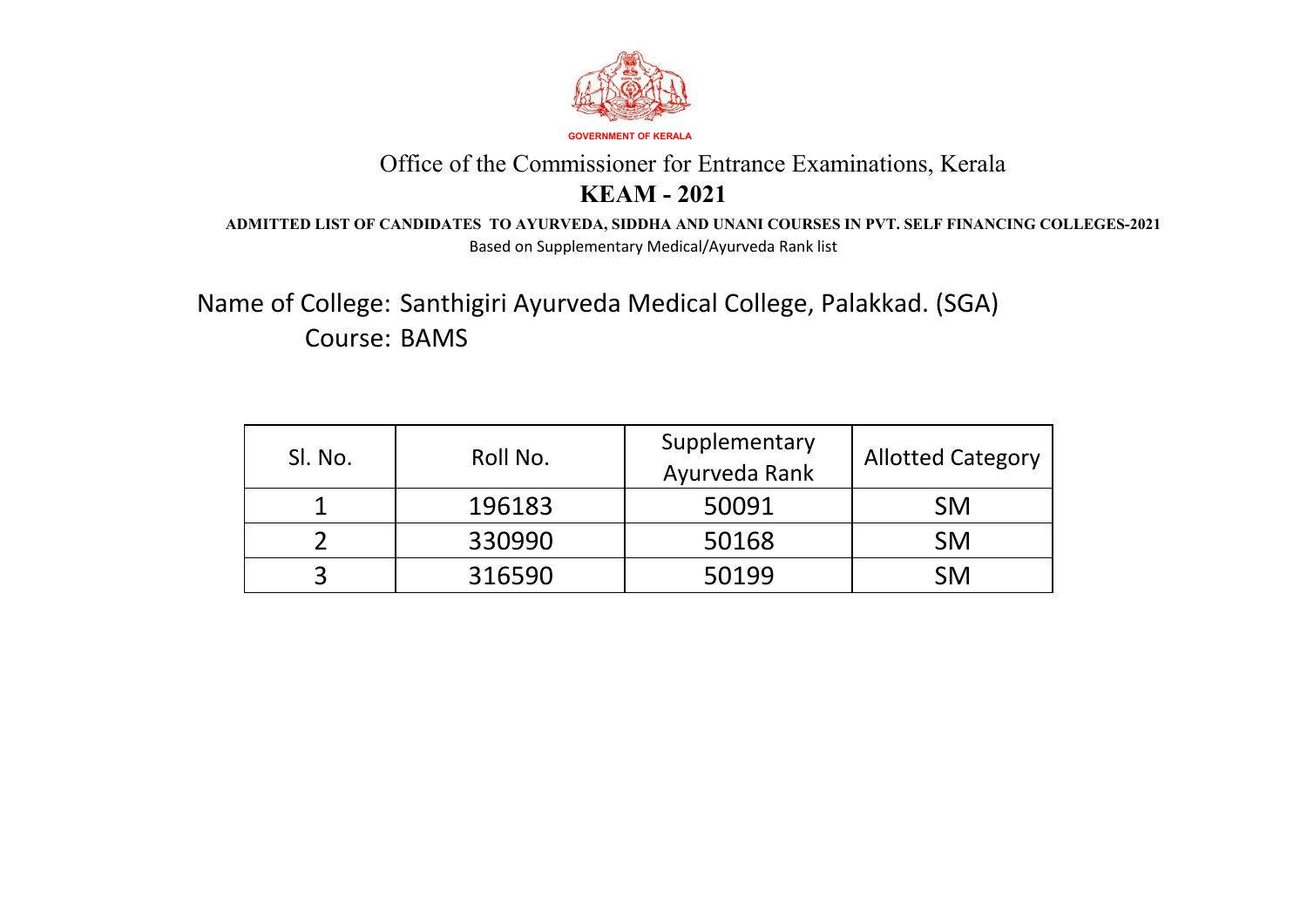

**ADMITTED LIST OF CANDIDATES TO AYURVEDA, SIDDHA AND UNANI COURSES IN PVT. SELF FINANCING COLLEGES-2021** Based on Supplementary Medical/Ayurveda Rank list

Name of College: Sreenarayana Inst. of Ayurvedic Studies, Puthoor, Kollam. (SNA) Course: BAMS

| SI. No. | Roll No. | Supplementary<br>Ayurveda Rank | Allotted<br>Category |
|---------|----------|--------------------------------|----------------------|
|         | 900028   | 50016                          | <b>SM</b>            |
|         | 117176   | 50187                          | <b>SM</b>            |